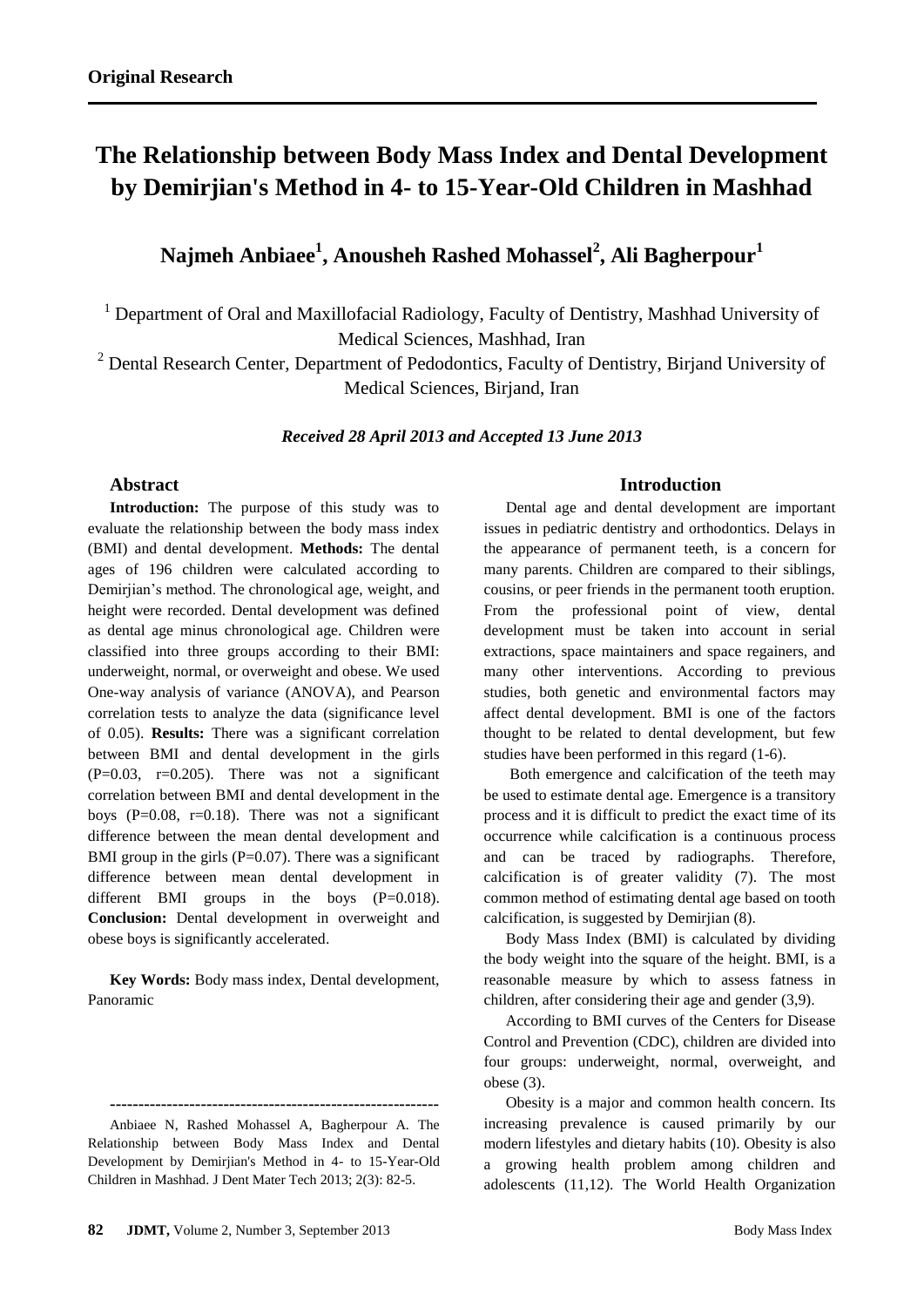(WHO) has also been concerned with the issue of underweight and malnutrition in underdeveloped nations. The aim of this study was to determine if there is a relationship between BMI and dental development.

### **Materials and Methods**

The unit of observation in this cross sectional study was the 4- to 15-year-old children who referred to a private clinic of dental and maxillofacial radiology in Mashhad, to have a panoramic radiograph prescribed by dentists from November 1, 2008 to November 1, 2009. The exclusion criteria were patients who had a systemic disease, palatal cleft, hyperdontia, or bilateral missing of some teeth except for third molars. Of the 204 children in this age range who referred to the clinic, 8 were excluded.

This study was ethically approved by the Ethics Committee of Mashhad University of Medical Sciences. The method and objectives of our study were briefly and simply described to the parents. They were assured that their child would not receive an extra dose of radiation for the study, and the informed consent was obtained.

The panoramic radiographs of the participants were made by a digital PSP sensor (AGFA, Berlin, Germany), ProMax system (ProMax PlanMeca, Helsinki, Finland). Each child's birth date was recorded from his or her certificate document. The height and weight of all children were measured by one person; the weights were measured using a Mettler TE 120 digital scale. The reliability and validity of measurement tools were checked prior to taking the measurements. The accuracy of measurements was  $\pm$  0.01 kg for weight,  $\pm$ 0.01 meter for height, and  $\pm$  0.01 year for chronological age.

With the BMI, age, and gender of each individual, and according to age- and gender-matched BMI tables published by the CDC, the samples were classified into three groups: normal, underweight, and overweight/obese.

The dental ages of the 196 participants were estimated by using these radiographs according to Demirjian's method, by an expert in dental and maxillofacial radiology. Dental development was calculated by subtracting the chronological age from the dental age.

One-sample Kolmogorov test was done to define the distribution. Pearson correlation test, one-way analysis of variance (ANOVA) and post-hoc tests were conducted by SPSS software (SPSS for Windows, SPSS, Chicago, USA) to analyze the data.

#### **Results**

We ended up with 41 underweight (21%), 99 normal weight (50%), and 56 overweight and obese (29%) samples. This portion of the data was obtained by convenience sampling. 109 females (56%) and 87 males (44%) participated in this study, ranging in chronological age from 4.58 to 14.91 years with a mean value of 9.45 years. The dental age range was from 3.92 to 14.75 years with the mean value of 9.47 years. Onesample Kolmogorov test showed the distribution of dental development is normal in the boys (P>0.05) and the girls  $(P>0.05)$ . The distribution of BMI groups was not normal (P=0.00).

Dental development, calculated by subtracting the chronological age from the dental age, had the minimum and maximum values of -4.3 and 3, respectively and the mean value of 0.016.

The girls were divided into two groups: group 1 who were younger than 10 years (67) and group 2 who were 10 years and older (42). Without grouping, the Correlation Coefficient between BMI category and dental development is significant in the girls  $(P=0.03,$ r=0.2). Considering the age grouping, this coefficient is also significant in group 2  $(P=0.02, r=0.34)$  but insignificant in group 1 (P=0.52, r=0.08). There was no significant difference between mean dental development in BMI categories in neither group  $1 (P=0.76)$  nor group 2 (P=0.12). Similarly, the boys were divided into two groups: group 3 who were younger than 12 years (75) and group 4 who were 12 years and older (12). Without grouping, the correlation coefficient between BMI and dental development is not significant in boys (P=0.08, r=0.18). Considering the age grouping, this Coefficient is not significant in neither group 3 ( $P=0.08$ ,  $r=0.20$ ) nor in group 4 ( $P=0.96$ ,  $r=-0.01$ ). There was a significant difference between mean dental development in BMI categories in boys (P=0.018). Post-hoc test revealed that boys in overweight and obese BMI category had a significantly accelerated dental development comparing with boys in normal BMI category which equals approximately to 0.7 years. When separated by age, the significant difference in dental development between BMI groups was only seen in group 3. As for the girls, there was no significant difference in dental development between BMI groups not in the whole female samples neither together nor in groups 3 and 4, separately.

#### **Discussion**

The Demirjian's method used in this study, has been studied in various populations (3,8,13-15) including Iranian population, and introduced as an appropriate method for estimating the dental age (16,17).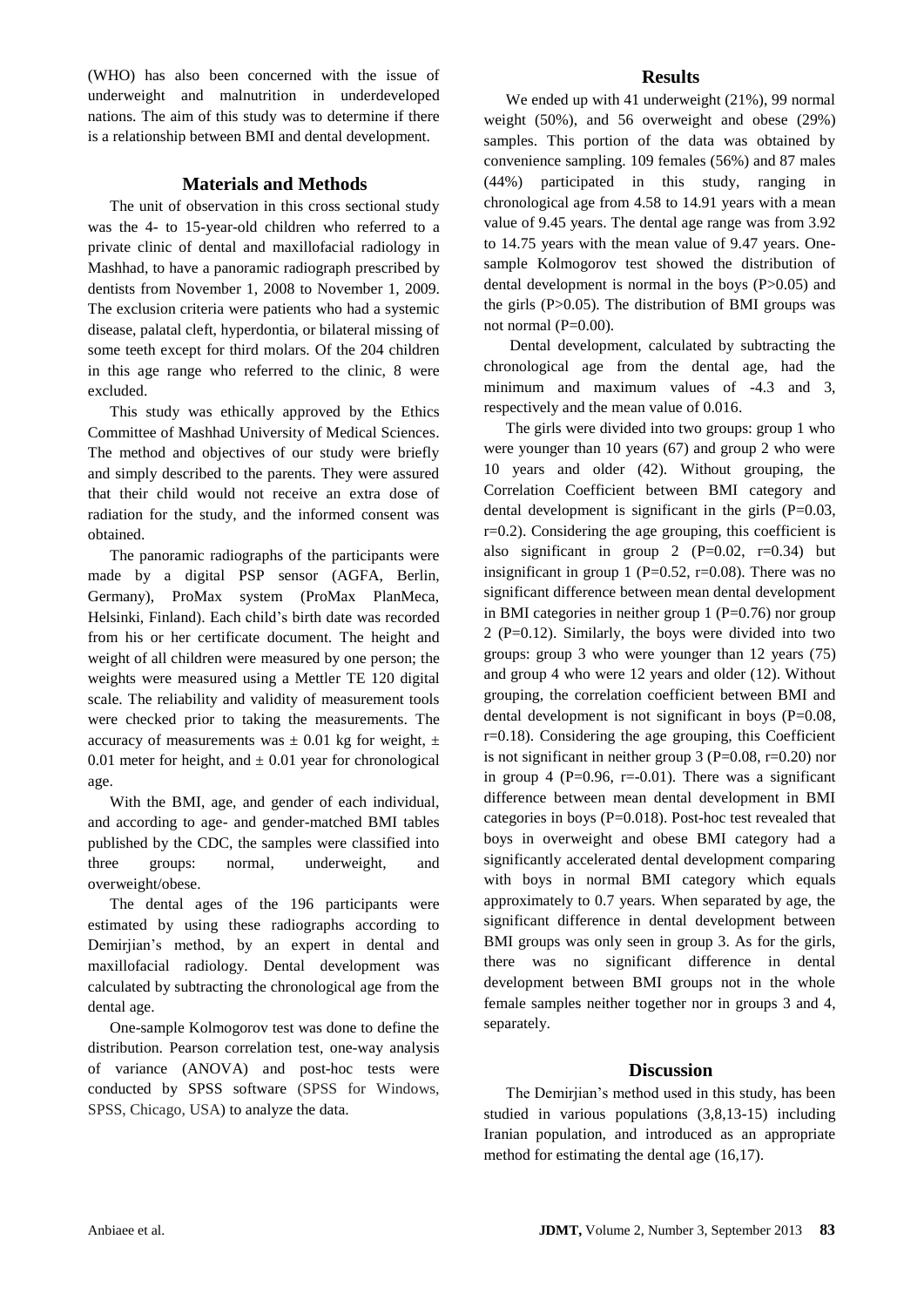In the age range of this study, most children experience physical maturation. The girls tend to enter adolescent growth spurt at around 10 and boys at around 12. Growth spurt is accompanied by increase in mass of muscles, redistribution of body fat, and increase in rate of skeletal growth (18). These changes, obviously affect the BMI.

We found a significant correlation between BMI and dental development in the girls but the correlation coefficient was not high. To make the clinical prediction that increased pure BMI (regardless of age and sex which are required to CDC grouping) is related to accelerated dental development, the correlation coefficient needs to be at least 0.8 (18). The correlation coefficient was not significant in the boys.

There was a significant acceleration in dental development in the overweight and obese boys, whereas no significant differences were found in dental development of different BMI groups in the girls. When separated by age, only the overweight and obese boys who were younger than twelve years, had a significant acceleration in dental development, this may be related to fewer male samples who were older than twelve, or may indicate the intervention of maturation process on the complicated system of fat distribution, somatic growth, and dental development.

Our findings support in parts those of Hilgers et al. (3) who reported an acceleration of dental development in the overweight and obese children though this acceleration was observed in both boys and girls. Shantanulal et al. (20) also reported that diabetic patients in the two higher percentiles of BMI experience faster dental development.

In the study of Gaethofs et al. (18), the boys with delayed growth and maturation showed a delayed dental maturation as well. Such a relationship has not been mentioned in the girls. This result is along with the result of our study which identifies the effect of increased BMI on the boys in preadolescence years. Ultimately, this could be a guide to the relationship between gender, maturation, and dental development that requires more investigations for clarification. A bigger sample size is recommended for further studies to obtain a more definite result about male samples.

These results of this study indicate that when planning interventional dental treatments in the overweight and obese preadolescent boys, the possibility of accelerated dental development should be considered.

#### **Acknowledgement**

Authors wish to thank Dental Research Center of Mashhad Faculty of Dentistry for supporting this study.

#### **References**

- 1. Proffit WR, Fields WF. Sarver Contemporary Orthodontics. St. Louis: Mosby Co, 2007.
- 2. Kapadia H, Mues G, D'Souza R. Genes affecting tooth morphogenesis. Orthod Craniofac Res 2007;10:237-44.
- 3. Hilgers KK, Akridge M, Scheetz JP, Kinane DF. Childhood obesity and dental development. Pediatr Dent 2006;28:18-22.
- 4. Camps F.E. Grandwohl's Legal Medicine. London: John Wright and sons Co, 1986.
- 5. Cameriere R, Flores-Mir C, Maricio F, Ferrante L. Effects of nutrition on timing of mineralization in teeth in a Peruvian sample by the Cameriere and Demirjian methods. Ann Hum Biol 2007;34:547- 56.
- 6. Eid RM, Simi R, Friggi MN, Fisberg M. Assessment of dental maturity of Brazilian children aged 6 to 14 years using Demirjian's method. Int J Paediatr Dent 2002;12:423-8.
- 7. Hedge RJ, Sood PB. Dental maturity as an indicator of chronological age: radiographic evaluation of dental age in 6 to 13 years children of Belgaum using Demirjian's methods. J Indian Soc Pedod Prev Dent 2002;20:132-8.
- 8. Demirjian A, Buschang PH, Tanguay R, Patterson DK. Interrelationships among measures of somatic, skeletal, dental, and general maturity. Am J Orthod 1985;88:433-8.
- 9. Dietz WH, Bellizzi Mc. The use of body mass index to assess obesity in children. Am J Clin Nutr 1999;70:123s-5s.
- 10. Lee YS. The role of genes in the current obesity epidemic. Ann Acad Med Singapore 2009;38:45- 53.
- 11. Da silva Mde L, Martins JR, Shiroma GM, Ortolani MC, Horie LM, Waitzberg DL. Nutritional recommendations alone do not change the obesity profile of health professionals. Nutr Hosp 2008;23:429-32.
- 12. Lavie CJ, Milani RV, Ventura HO. Obesity cardiovascular disease: risk factor, paradox, and